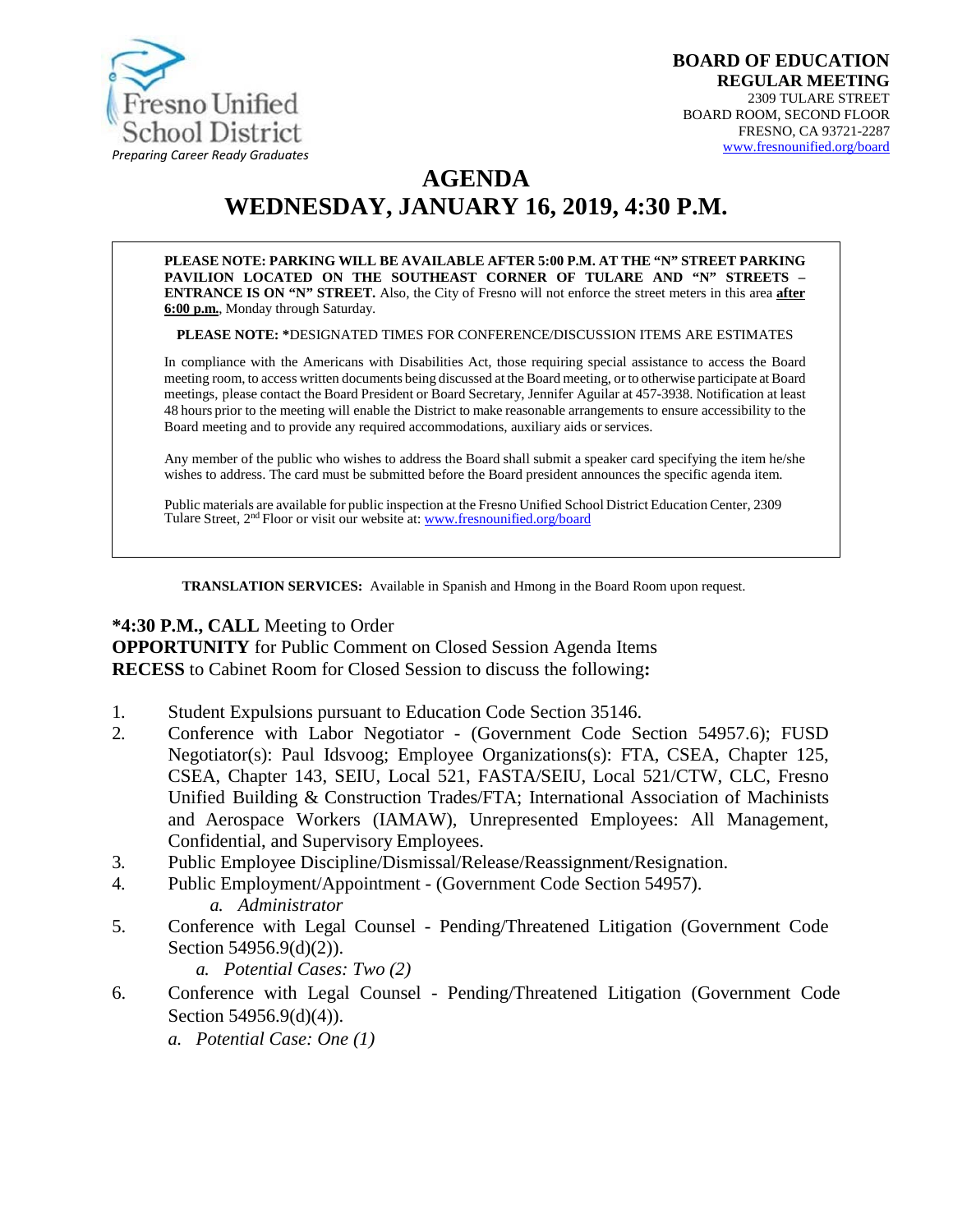**6:00 P.M., RECONVENE** and report action taken during Closed Session, if any.

## **PLEDGE OF ALLEGIANCE**

A parent that has had a positive impact at Leavenworth Elementary School will lead the flag salute.

## **HEAR Reports from Student Board Representatives**

An opportunity is provided to hear comments/reports from Student Board Representatives from Phillip J. Patiño School of Entrepreneurship. Contact person. Kim Mecum, telephone 457-3731.

## **HEAR Report from Superintendent**

## **OPPORTUNITY for Public Comment on Consent Agenda Items**

**ALL CONSENT AGENDA** items are considered to be routine bythe Board of Education and will be enacted by one motion. There will be no separate discussion of items unless a Board member so requests, in which event, the item(s) will be considered following approval of the Consent Agenda.

# **A. CONSENT AGENDA**

## **A-1, APPROVE Personnel List**

Included in the Board binders is the Personnel List, Appendix A, as submitted. The Superintendent recommends approval. Contact person: Paul Idsvoog, telephone 457-3548.

**A-2, ADOPT Findings of Fact and Recommendations of District Administrative Board** The Board of Education received and considered the Findings of Fact and Recommendations of District Administrative Panels resulting from hearings on expulsion and readmittance cases conducted during the period since the December 12, 2018 Regular Board meeting. The Superintendent recommends adoption. Contact person: Kim Mecum, telephone 457-3731.

## **A-3, APPROVE Minutes from Prior Meeting**

Included in the Board binders are the draft minutes for the November 14, 2018 Regular Meeting. The Superintendent recommends approval. Contact person: Robert G. Nelson, telephone 457-3884.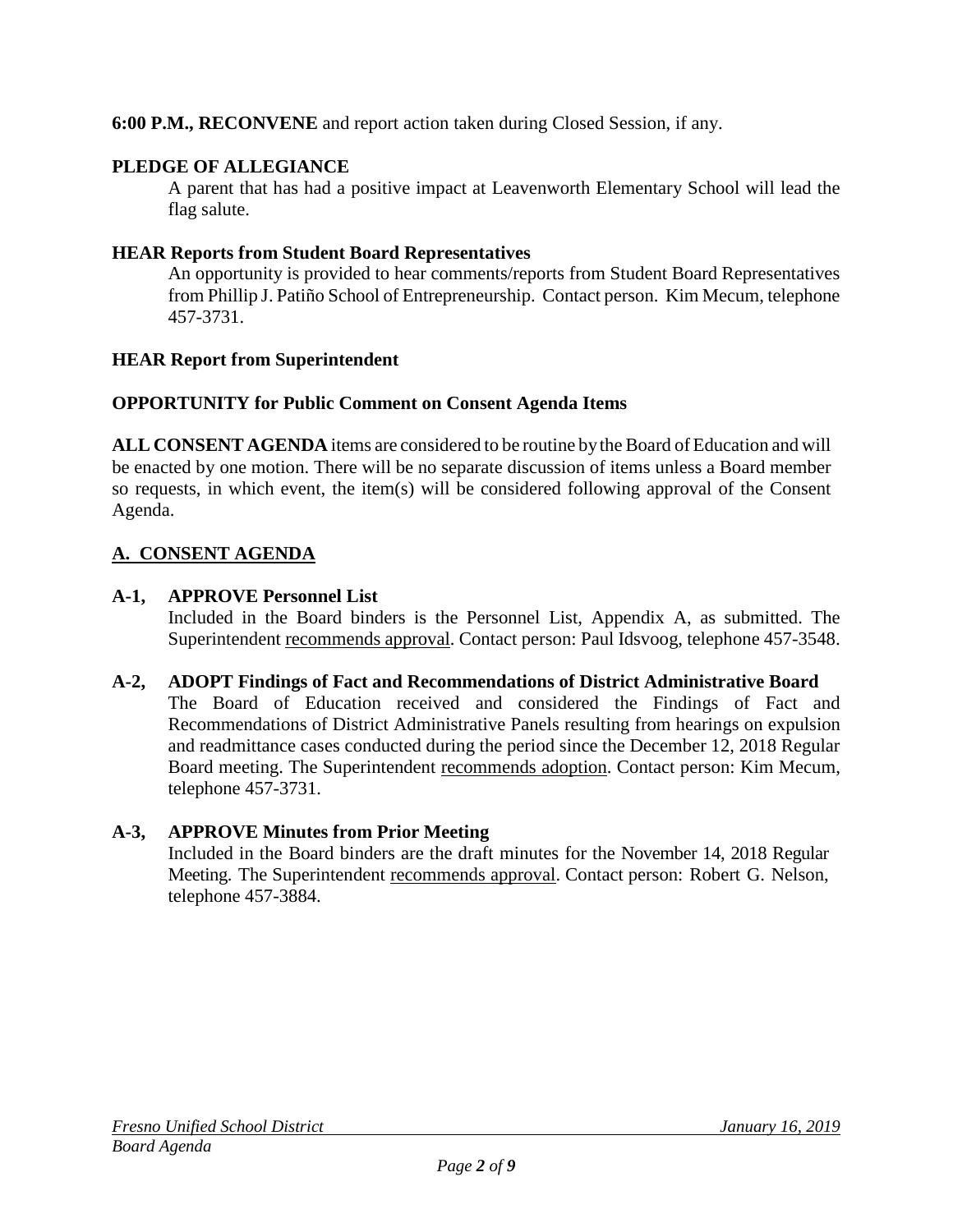#### **A-4, ADOPT Resolution 18-09 in Support of Full/Extended Day Kindergarten Instruction, and Resolution 18-10 in Support of Applications to the Full Day Kindergarten Facilities Grant Program**

Included in the Board binders and recommended for adoption are Resolution 18-09 and Resolution 18-10, related to Fresno Unified's full/extended day kindergarten programs. Resolution 18-09 declares support of full/extended day kindergarten instruction, as is required to apply for funding under the State's Full Day Kindergarten Facilities Grant Program. Resolution 18-10 declares support of the district's applications for State funding under the Full Day Kindergarten Facilities Grant Program, as required by the program. Assembly Bill 1808 (2018) appropriates \$100 million in 2018/19 for one-time grants to school districts for construction of new facilities or retrofit (modernization) of existing facilities to provide full day kindergarten classrooms. The Superintendent recommends adoption. Fiscal impact: Adopting the resolutions has no financial impact. However, implementation of projects utilizing grant funding would require the district to provide matching funds of 50% of project cost for new construction and 40% of project cost for modernization. Preliminary, it is estimated that the projects would cost approximately \$20-\$25 million total, or \$5-\$6 million per project. Measure Q and Measure X would be recommended as the source of funds for the district's match. Submitting grant applications does not commit the district to implementing the projects. Board approval would be required for a project to move forward. Contact person: Karin Temple, telephone 457-3134

#### **A-5, APPROVE Award of Bid 19-07, Solid Waste Disposal and Recycling Services**

Included in the Board binders is information on Bid 19-07, Solid Waste Disposal and Recycling Services for all district schools and central office sites. Solid waste is collected Tuesday through Saturday; recycling is collected two to three times weekly depending on need. Implementation is expected approximately six weeks after Board approval. The contract term extends through June 30, 2024.

Staff recommends award to the lowest responsive, responsible bidders:

Allied Waste Services(Fresno, CA) Estimated Annual Waste Disposal \$1,141,400

Waste Management (Fresno, CA) Estimated Annual Recycling Services \$211,400

The Superintendent recommends approval. Fiscal impact: Sufficient funds are available in the Maintenance and Operations Environmental Services general fund budget. Contact person: Karin Temple, telephone 457-3134.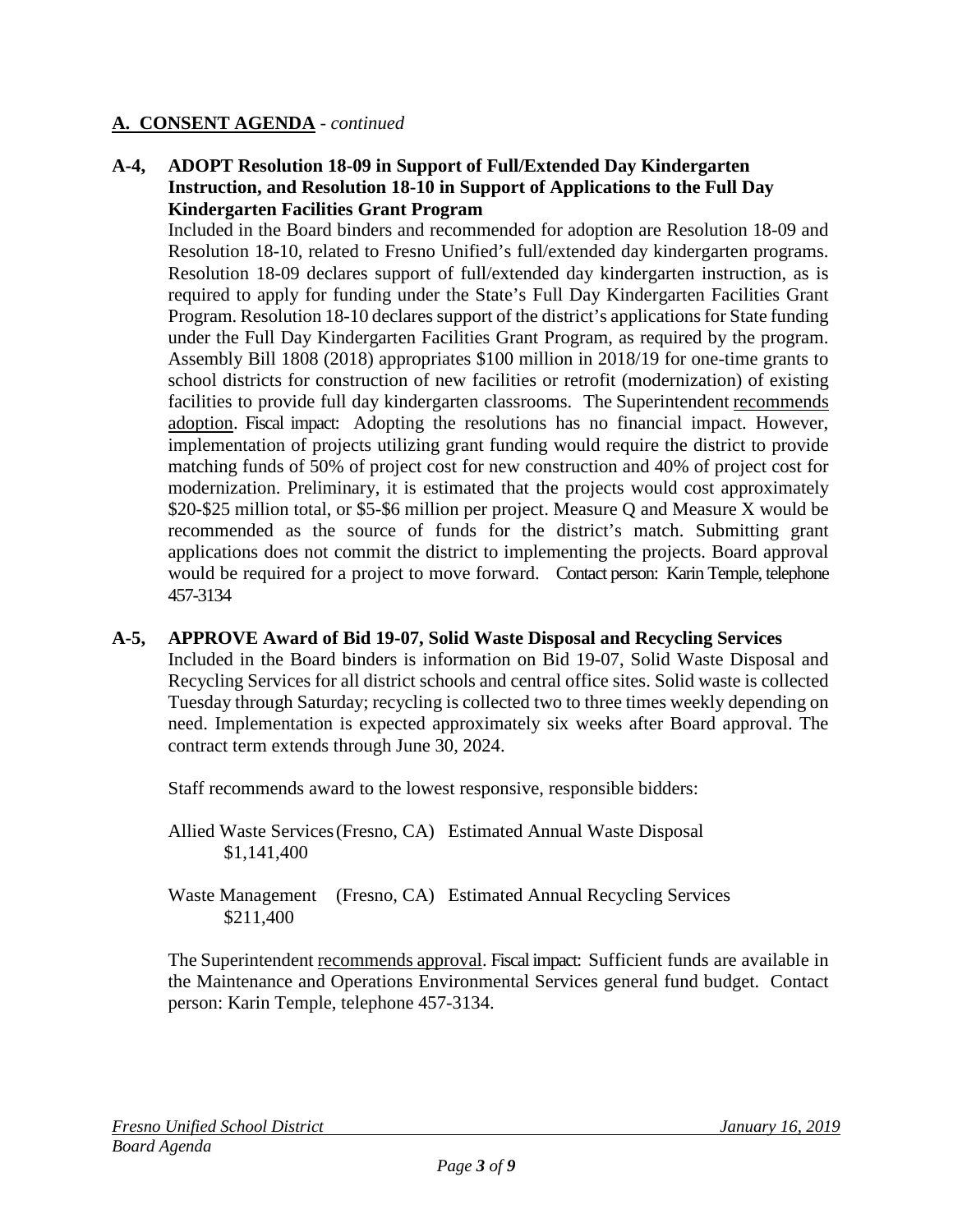#### **A-6, APPROVE Agreements with SMG: Save Mart Center for Graduation 2019 and 2020**

Approval is requested for the proposed agreements with SMG: Save Mart Center to provide facilities, security, and audio-visual services for the graduation ceremonies for six high schools and for the African American senior recognition celebration to be held June 2-5, 2019 and May 31-June 3, 2020. The Superintendent recommends approval. Fiscal impact: Sufficient funds in the amount of \$144,000 per year are provided in the Instructional Services annual budget. Contact person: Kim Mecum, telephone 457-3731.

### **A-7, APPROVE Renewal Grant Application to the California Department of Education for the After School Education and Safety Program**

Approval is requested for the renewal grant application to the California Department of Education for the After School Education and Safety (ASES) Program. Fresno Unified operates thirty-one ASES programs (29 elementary and 2 middle schools). The goal of these site based programs is to provide a safe and educationally enriching environment that will improve student academic achievement, as well as support the educational goals of Fresno Unified. This renewal application will provide three years of continued program funding. The Superintendent recommends approval. Fiscal impact: The application requests \$4,125,672 in ASES program funds for the three-year period. Fresno Unified is to provide 33% in-kind matching funds as done in previous years. Contact person: Kim Mecum, telephone 457-3731.

#### **A-8, APPROVE Award of Bid 19-10, McLane High School Construction of New Aquatic Center**

Included in the Board binders is information on Bid 19-10, for construction of the new aquatic center at McLane High School. The project is comprised of a 35-meter competition pool for swimming, diving, and water polo including a shallow section to accommodate teaching and community use; team/locker building with coach's office and concession room; mechanical building with storage and office space; bleachers including a shade structure; and related site work. Staff recommends the bid submitted by Katch Environmental, Inc. be rejected as non-responsive for deficiencies with listing of subcontractors per Public Contract Code 4100 and 20111.6; and award to the lowest responsive, responsible bidder:

Davis Moreno Construction, Inc. (Fresno, California) \$7,499,000

The Superintendent recommends approval. Fiscal impact: \$4,635,167 is available in the General Fund and \$2,863,833 is available in the Measure X Fund. Contact person: Karin Temple, telephone 457-3134.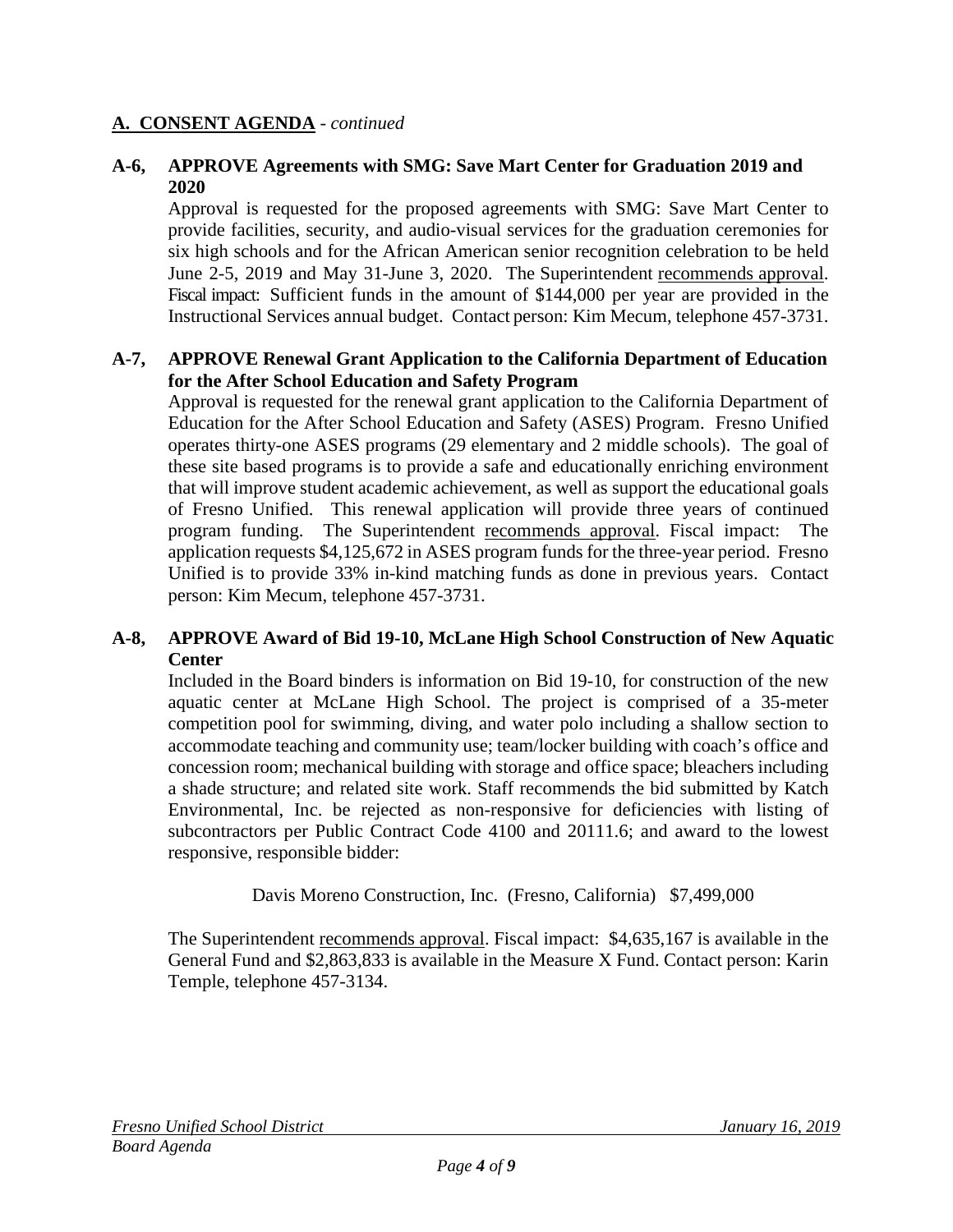### **A-9, APPROVE Proposed Revisions for Board Policy 5127**

Included in the Board binders are proposed revisions for Board Policy 5127 Graduation Ceremonies and Activities. The Superintendent recommends approval. Fiscal impact: There is no fiscal impact to the district. Contact person: David Chavez, telephone 457- 3566.

#### **A-10, APPROVE Provisional Internship Permits**

Included in the Board binders are Provisional Internship Permit (PIP) recommendations to rehire or hire upon Board approval. The Superintendent recommends approval. Fiscal impact: There is no fiscal impact to the district. Contact person: Paul Idsvoog, telephone 457-3548.

#### **A-11, RATIFY Change Orders for the Projects Listed Below**

Included in the Board binders is information on Change Orders for the following projects:

Bid 17-14, Fresno High School's Royce Hall Acoustical Improvements and Remodel Change Order 3:  $$80,736$ 

Bid 18-09, Construction of New Classroom Buildings and Modernization of Administration Building for Slater Elementary School Change Order 5: \$34,767

Bid 18-13, Duncan Polytechnical High School Career Technical Education (CTE) Center Building Construction and Alterations to Existing Shop Building Change Order 2: \$68,453

Bid 18-14, Addams Elementary School Portable Relocation and Infrastructure Change Order 2: \$31,621

Bid 18-17, Sections A, B, D, E – Installation of Exterior Lighting Upgrades at Various **Schools** 

Change Order 1: \$ 0

Bid 18-25, Sections Roosevelt High School Construction of New Aquatic Complex Change Order 2: \$35,821

Bid 18-28, Fremont Elementary School and Edison Computech Middle School Multipurpose Rooms HVAC Improvements

| Change Order 1: | \$4,567 |     |
|-----------------|---------|-----|
| Change Order 2: |         | - 0 |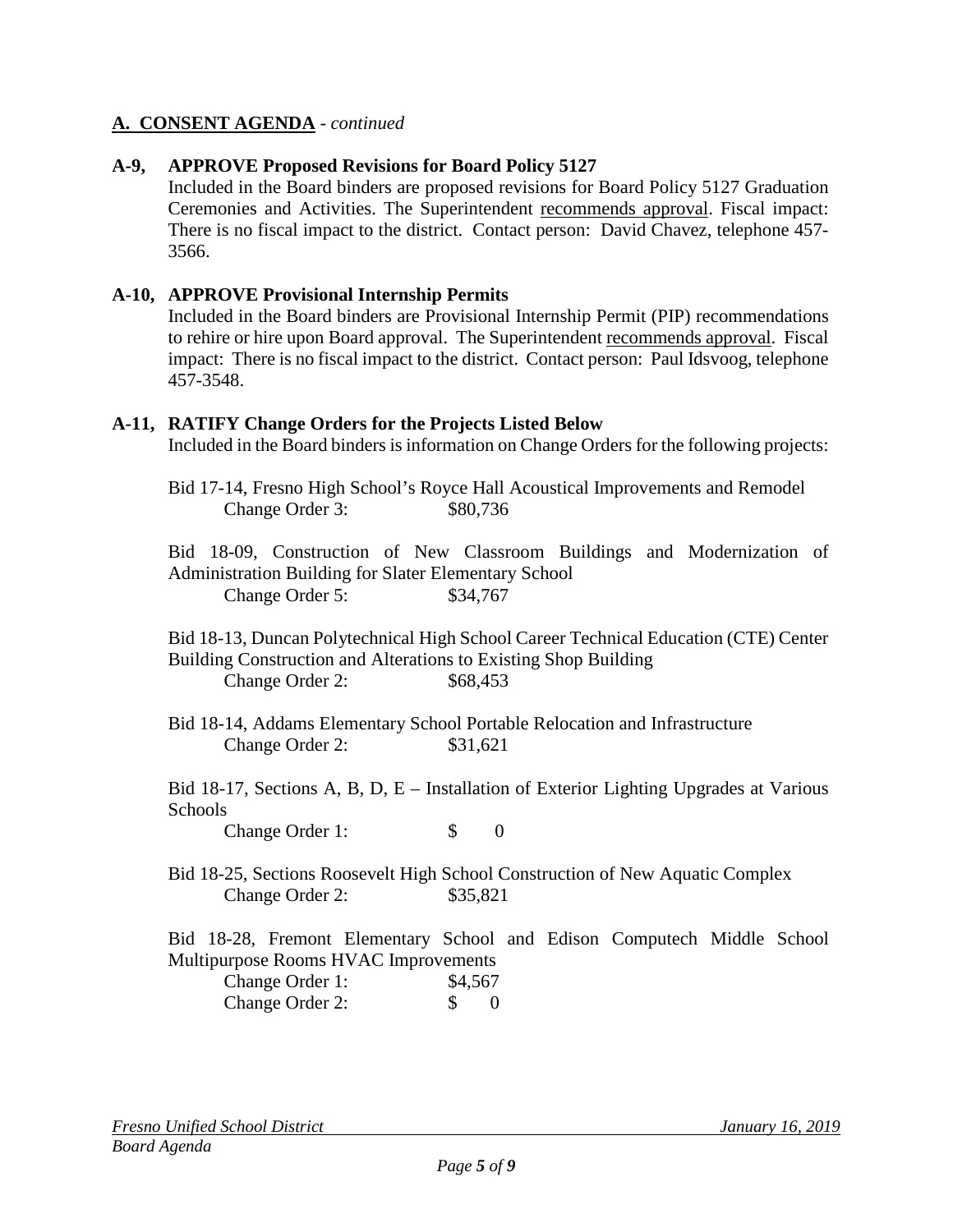Bid 18-33R, Fort Miller Middle School Gymnasium Make-up Air Units Replacement Rebid

Change Order 1: \$2,402

The Superintendent recommends ratification. Fiscal impact: \$80,736 for Bid 17-14 is available in the General Fund and Measure Q Fund; \$134,841 for Bids 18-09, 18-13, and 18-14 is available in the Measure Q Fund; and \$42,790 for Bids 18-25, 18-28 and 18-33R is available in the Measure X Fund. Contact person: Karin Temple, telephone 457-3134.

#### **A-12, RATIFY the Filing of Notices of Completion**

Included in the Board binders are Notices of Completion for the following projects, which have been completed according to plans and specifications.

Bid 17-14, Fresno High School Royce Hall Acoustical Improvements and Remodel

Bid 18-17 Sections A, B, D, E, Installation of Exterior Lighting Upgrades at Various Schools

Bid 18-24, Sections B, C, Water Conservation and Irrigation Improvements at Various **Sites** 

Bid 18-28, Fremont Elementary School and Edison Computech Middle School Multipurpose Rooms HVAC Improvements

Bid 18-31, Storey and Viking Elementary Schools, and Tioga Middle School, Boilers and Chiller Replacement

Bid 18-38, Section A, Addicott and Vang Pao Elementary Schools' Portable Classroom Relocation and Infrastructure

The Superintendent recommends ratification. Fiscal impact: Retention funds are released in accordance with contract terms and California statutes. Contact person: Karin Temple, telephone 457-3134.

#### **A-13, RATIFY Purchase Orders from October 1, 2018 through October 31, 2018**

Included in the Board binders is information on purchase orders issued from October 1, 2018 through October 31, 2018. Purchase orders for \$10,000 or more are presented first, followed by purchase orders for less than \$10,000. A list of purchase orders issued for Associated Student Body (ASB) accounts is also provided. The Superintendent recommends ratification. Fiscal impact: Funding is noted on the attached pages. Contact person: Karin Temple, telephone 457-3134.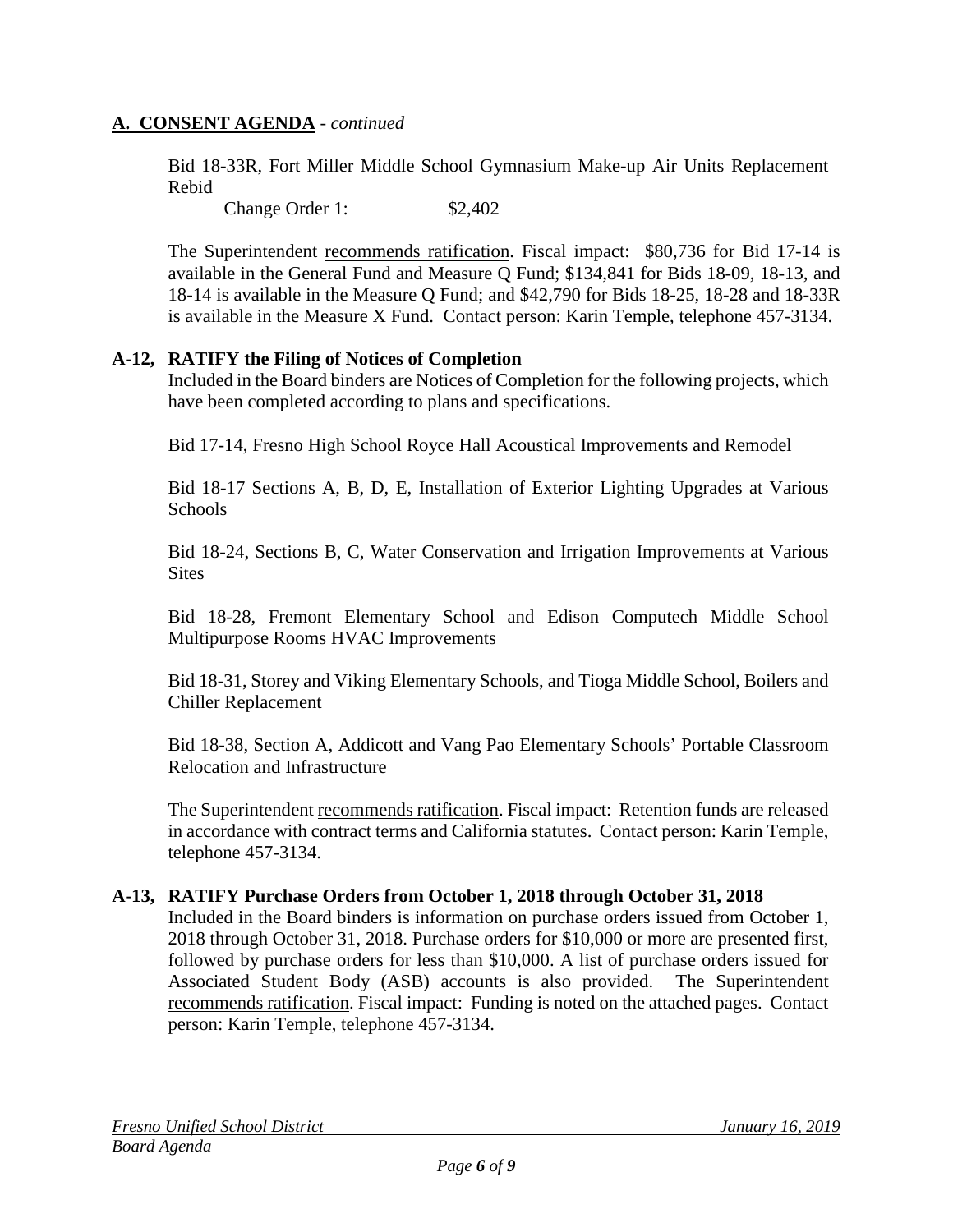#### **END OF CONSENT AGENDA (ROLL CALL VOTE)**

#### **UNSCHEDULED ORAL COMMUNICATIONS**

Individuals who wish to address the Board on topics within the Board's subject matter jurisdiction, but **not** listed on this agenda may do so at this time. If you wish to address the Board on a specific item that is listed on the agenda, you should do so when that specific item is called. While all time limitations are at the discretion of the Board President, generally members of the public will be limited to a maximum of three (3) minutes per speaker for a total of thirty (30) minutes of public comment as designated on this agenda. Any individual who has not had an opportunity to address the Board during this initial thirty (30) minute period may do so at the end of the meeting after the Board has addressed all remaining items on this agenda. Without taking action and only as expressly permitted by Board Bylaw 9323, Board members may ask questions, make brief announcements, or provide a brief response to statements presented by the public about topics raised in unscheduled oral communications. Board members must be recognized by the President in order to speak and will generally be limited to no more than one (1) minute each for this purpose. The Board President shall have the discretion to further limit Board members' opportunity to speak on topics raised in unscheduled oral communications to ensure the orderly and efficient conduct of District business. Members of the public with questions on school district issues may submit them in writing. The Board will automatically refer to the Superintendent any formal requests that are brought before them at this time. The appropriate staff member will furnish answers to questions.

### **B. CONFERENCE/DISCUSSION AGENDA**

#### **6:45 P.M.**

**B-14, OPPORTUNITY for Public Discussion of the California School Employees Association Chapter 143 initial proposal to the Fresno Unified School District for the 2019-2020 Reopener Agreement**

In accordance with Government Code 3547, all initial proposals of the exclusive representative shall be presented at a public meeting of the public school employer, and thereafter shall be a public record. Included in the Board binders is the California School Employees Association (CSEA) Chapter 143 initial proposal to the Fresno Unified School District for the 2019-2020 Reopener Agreement presented at the December 12, 2018 meeting of the Board of Education and returned to this agenda for formal presentation, public discussion and acknowledgment of receipt. Fiscal impact: There is no fiscal impact to the district at this time. Contact Person: Paul Idsvoog, telephone 457-3548.

#### **6:50 P.M.**

**B-15, OPPORTUNITY for Public Discussion and ADOPT the Fresno Unified School District initial proposal to the the California School Employees Association for the 2019-2020 Reopener Agreement**

In accordance with Government Code 3547, all initial proposals of the public school employers shall be presented at a public meeting of the public school employer, and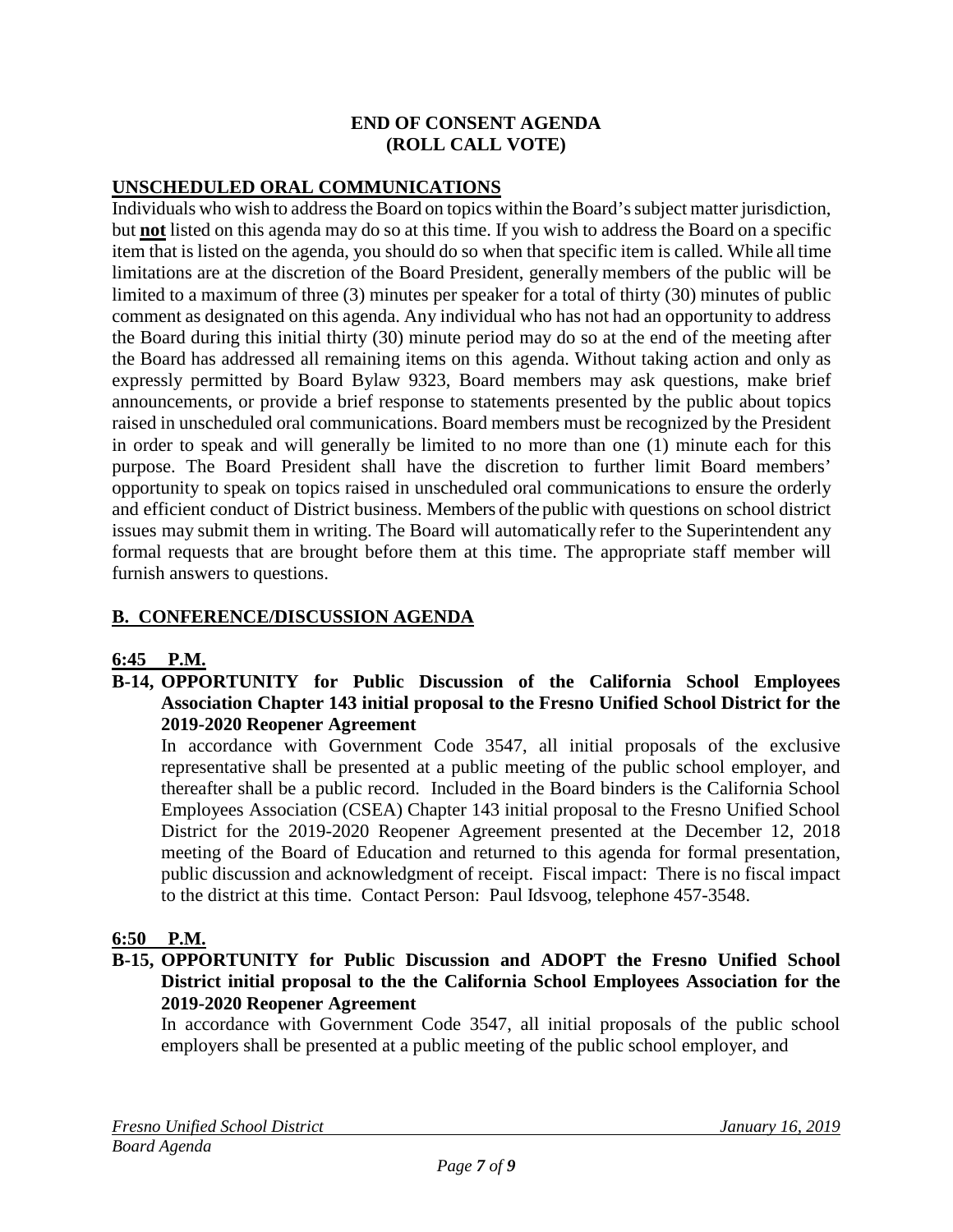### **B. CONFERENCE/DISCUSSION AGENDA** - *continued*

thereafter shall be a public record. Included in the Board binders is the Fresno Unified School District initial proposal to the California School Employees Association (CSEA) Chapter 143 for the 2019-2020 Successor Agreement presented at the December 12, 2018 meeting of the Board of Education and returned to this agenda for public discussion and Board adoption. The Superintendent recommends adoption. Fiscal impact: There is no fiscal impact to the district at this time. Contact person: Paul Idsvoog, telephone 457-3548.

### **6:55 P.M.**

#### **B-16, CONDUCT Public Hearing Regarding Preliminary Environmental Assessment for the District-owned Parcel at the Southeast Corner of East Church Avenue and South Orangewood Drive Related to the Proposed Relocation of the Phoenix Academy Campus**

Included in the Board binders is the Executive Summary for the draft Preliminary Environmental Assessment (PEA) related to the district's five-acre parcel at the southeast corner of Church Ave. and Orangewood Dr. (east of Peach Ave.), the planned location for a new master-planned modular campus for Phoenix Academy, the district's secondary community day program. Phoenix Academy is currently housed at the Southeast Campus at 5090 E. Church, and must be relocated to accommodate construction of the new Herrera Elementary School. Education Code requires the district to make the PEA available for public review, conduct a public hearing, and accept the PEA before the State Department of Toxic Substances Control (DTSC) makes a final determination on the PEA. Fiscal impact: There is no fiscal impact to the district. Contact person: Karin Temple, telephone 457-3134.

### **7:10 P.M.**

#### **B-17, PRESENT and DISCUSS 2017/18 Measure Q and Measure X Annual Report**

The Measure Q and Measure X Annual Report for the period July 1, 2017 - June 30, 2018 is included in the Board binders and will be presented on behalf of the Citizens' Bond Oversight Committee (CBOC). The duties of the CBOC are to review the quarterly bond expenditure reports produced by the district's independent accountant, and present an annual report indicating the district's compliance with the Constitution of the State of California. To perform the duty of reporting on Constitutional compliance, the CBOC receives and reviews the required annual, independent performance and financial statements audits conducted by the district's independent accountant, as well as the quarterly audits that exceed State requirements. The annual audits were received and reviewed by the CBOC on November 15, 2018. There were no audit findings or adjustments. Fiscal impact: There is no fiscal impact to the district. Contact person: Karin Temple, telephone 457-3134.